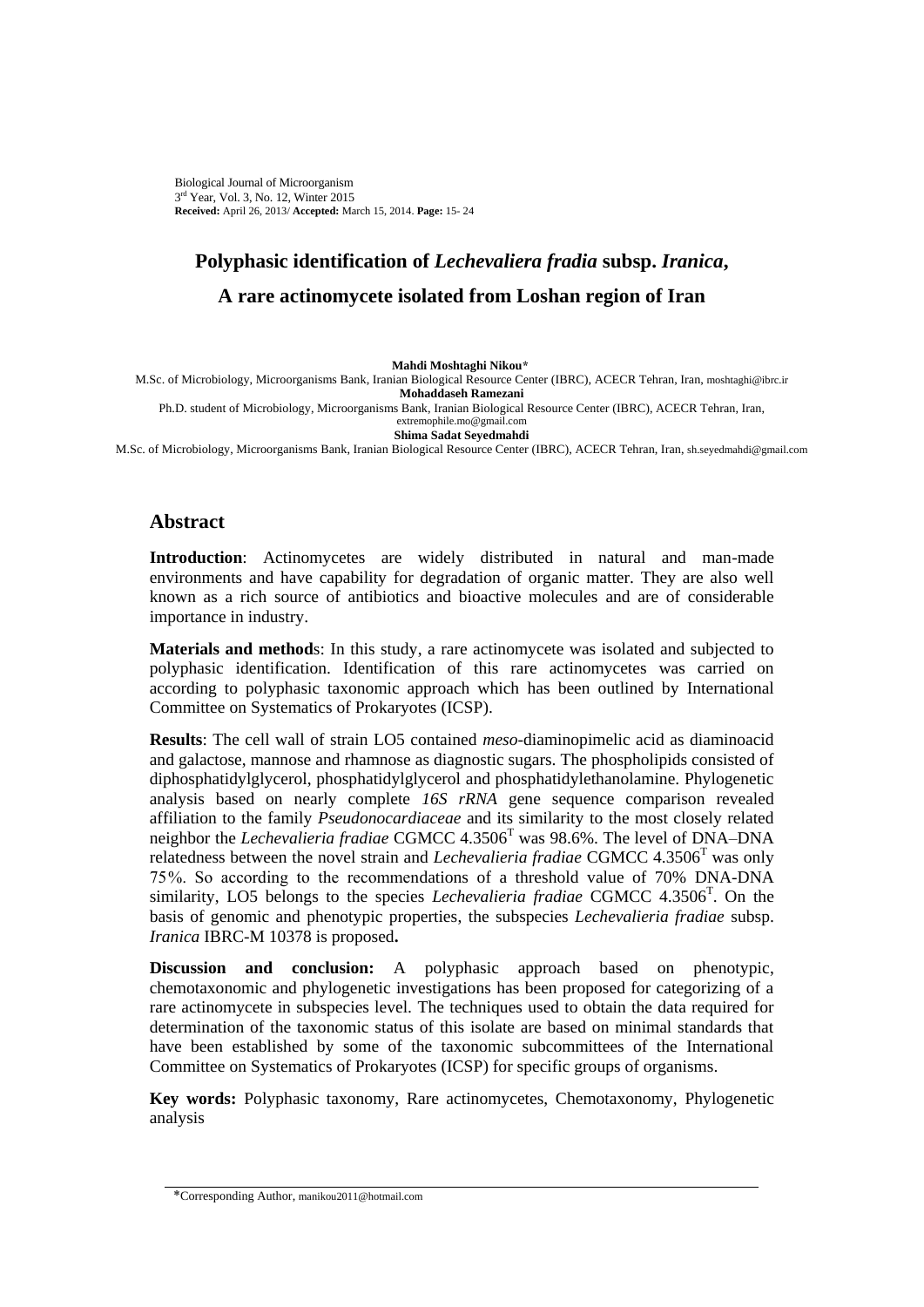#### **Introduction**

Actinomycetes are widely distributed in natural and man-made environments, and play an important role in the degradation of organic materials. They are also well known as a rich source of antibiotics and bioactive molecules, and are of considerable importance in industry. Rare actinomycetes have usually been regarded as strains of actinomycetes whose isolation frequency by conventional methods is much lower than that of genus *Streptomyces* (1). Consequently basic knowledge of the habitat, physiology and productivity of molecules of rare actinomycetes gradually increased (2). The genus *Lechevaliera* is a rare actinomycete that belongs to the family *Pseudonocardiaceae* (3) and displays type III cell wall composition (*meso*diaminopimelic acid along with galactose and ribose as whole-cell sugar pattern), type II phospholipid pattern and MK-9  $(H_4)$  as a major menaquinone. In the course of our investigation for screening of phytotoxin producing actinomycetes, a rare actinomycetes, strain LO5, was isolated from a rhizospheric soil sample collected around rice farm at Loshan, a city located in Gilan province in the north of Iran.

# **Materials and methods Sampling and pretreatment of soil**

Soil samples were collected from the rhizospheric layer of rice plant on Loshan city located in Gilan province in the north of Iran. The soil was air dried at room temperature for 7 days. For separation of spores from soil particles, it was well grinded and then subjected to heat drying process at  $100^{\circ}$ C for one hour (4).

### **Isolation and Culture conditions**

Strain LO5 was isolated by diluting the treated soil sample in sterile 0.9% (w/v) sodium chloride solution, plating on glucose-asparagine-dipotassium phosphate (5). The pH was adjusted on 6.8 to 7.0. The isolation plates were incubated at 28°C aerobically for 3 weeks. It was maintained on yeast extract-malt extract agar (ISP 2) plate containing (per liter) malt extract (10.0 g), glucose  $(4.0 \text{ g})$ , yeast extract  $(4.0 \text{ g})$ and agar  $(18.0 \text{ g})$  at  $4^{\circ}\text{C}$  and as glycerol suspensions (20%, v/v) at - 20ºC and -80°C.

#### **Polyphasic identification**

All steps of polyphasic identification process were done at Iranian Biological Resource Center (IBRC), Microorganisms Bank. *Lechevalieria fradiae* CGMCC 4.3506 was obtained from Chinese General Microbiological Culture Collection (CGMCC), cultivated under the same growth conditions as strain LO5 and used as reference strain. Strain LO5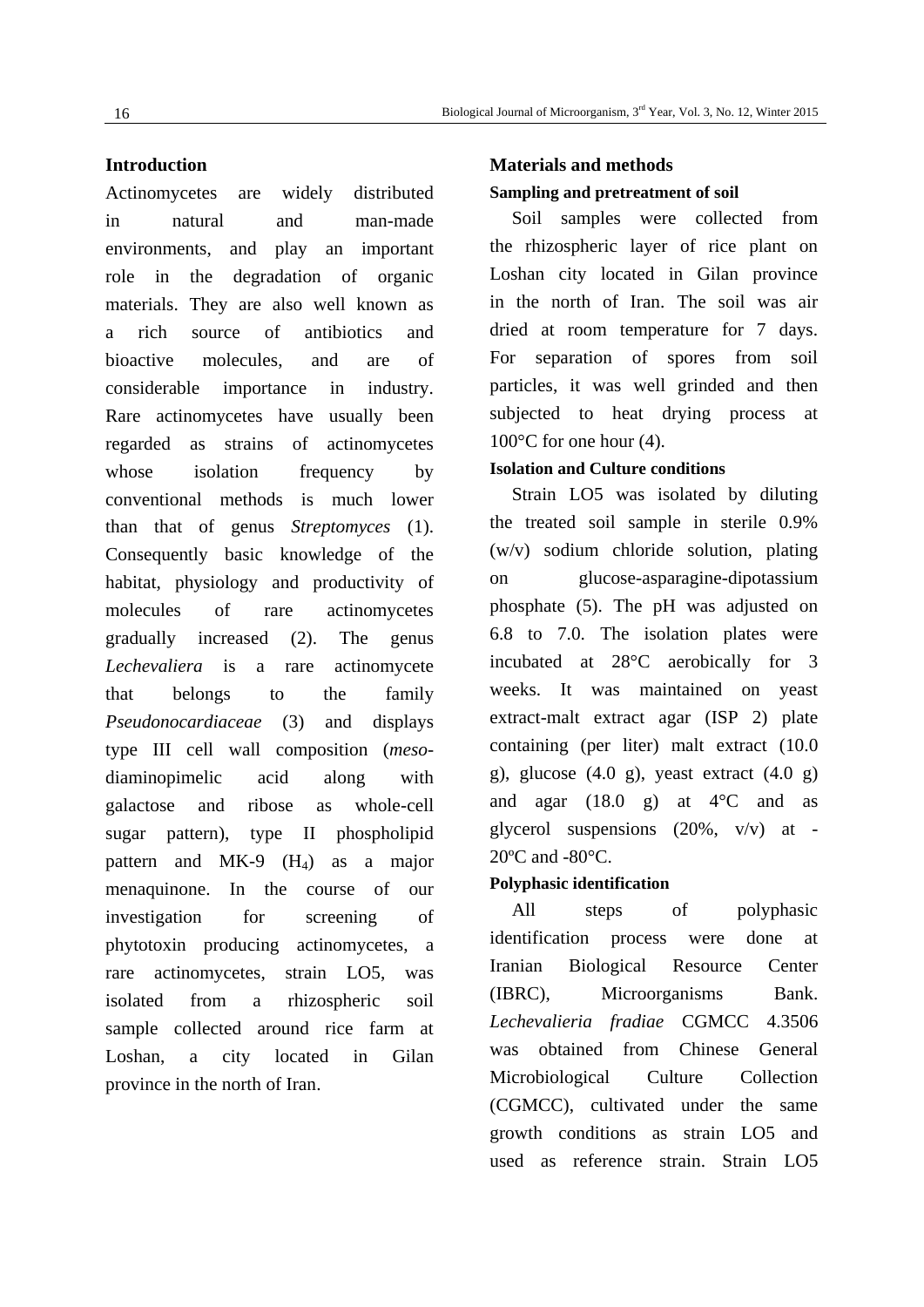and *L. fradia*<sup>T</sup> were subjected to polyphasic identification process simultaneously.

#### **Morphological characterizations**

The color of aerial mycelium (spore mass) and substrate mycelium (reverse color) was determined on yeast (ISP 3) containing (per liter) Oatmeal Agar (20.0 g), Ferric sulphate heptahydrate (0.001 g), Manganese chloride tetrahydrate (0.001 g), Zinc sulphate heptahydrate (0.001 g) and Agar (18.0 g) at 28ºC for 3 weeks using color chips from the ISCC-NBS [\(Inter-Society](http://en.wikipedia.org/w/index.php?title=Inter-Society_Color_Council&action=edit&redlink=1)  [Color Council](http://en.wikipedia.org/w/index.php?title=Inter-Society_Color_Council&action=edit&redlink=1)[-National Bureau of Standards\)](http://www.amazon.com/s/ref=ntt_athr_dp_sr_1?ie=UTF8&field-author=National+Bureau+of+Standards&search-alias=books&text=National+Bureau+of+Standards&sort=relevancerank) charts (6). The ability for production of diffusible pigment was assayed on ISP 2, ISP 3, inorganic salts-starch agar (ISP 4) consisting (per liter) Soluble starch (10.0 g), Dipotassium phosphate  $(1.0 \text{ g})$ , Magnesium sulfate  $(1.0 \text{ g})$ , Sodium chloride (1.0), Ammonium sulfate (2.0 g), Calcium carbonate (2.0 g), Ferric sulphate heptahydrate (0.001 g), Manganese chloride tetrahydrate (0.001 g), Zinc sulphate heptahydrate  $(0.001 \text{ g})$ , agar  $(18.0 \text{ g})$  and glycerolasparagine agar (ISP 5) containing (per liter) L-asparagine (1.0 g), Dipotassium phosphate (1.0 g), Ferric sulphate heptahydrate  $(0.001 \text{ g})$ , Manganese chloride tetrahydrate (0.001 g), Zinc sulphate heptahydrate (0.001 g), agar (18.0 g) and Agar (18.0 g). the pH for all media was adjusted at 7.4 $\pm$  0.2. Spore chain morphology of a 7-day-old culture grown on ISP 2 agar were observed using Olympus BX51 light microscope. These cultural and

morphological properties were examined on media recommended by Shirling & Gottlieb (7) and Waksman (8).

# **Physiological and Biochemical characterizations**

Physiological and biochemical tests were carried out using standard methods (9 and 10) at 28°C which included catalase and oxidase determination, acid production from carbohydrate, decomposition of 80, hydrolysis of starch, pectin and DNA. Tolerance to NaCl was assessed in ISP 2 agar medium containing 0, 1, 3 and 5% NaCl. Reduction of nitrate and production of melanoid pigment were determined by the method of the ISP (7). Production of  $H_2S$  was tested by growing the strain LO5 in ISP 6 agar slant medium at 28°C. All tests were recorded after 7 to 21 days.

## **Chemotaxonomic characterizations**

Cell biomass for comparative chemotaxonomic evaluations of strain LO5 and *Lechevalieria fradiae* CGMCC  $4.3506<sup>T</sup>$  was obtained by cultivation in shaken flasks containing ISP 2 broth medium for 5 days. The biomass was harvested by centrifugation at 5000 rpm for 20 min, washed twice in distilled water and dried at 70°C for 3 hours. Isomers of diaminopimelic acid and whole cell sugars were determined by established TLC methods (11 and 12). Phospholipids were extracted and identified by the method of Minnikin *et al.* (13). According to this method, 100 mg of dried cells were suspended in 2.0 ml of sodium chloride (0.3%, w/v).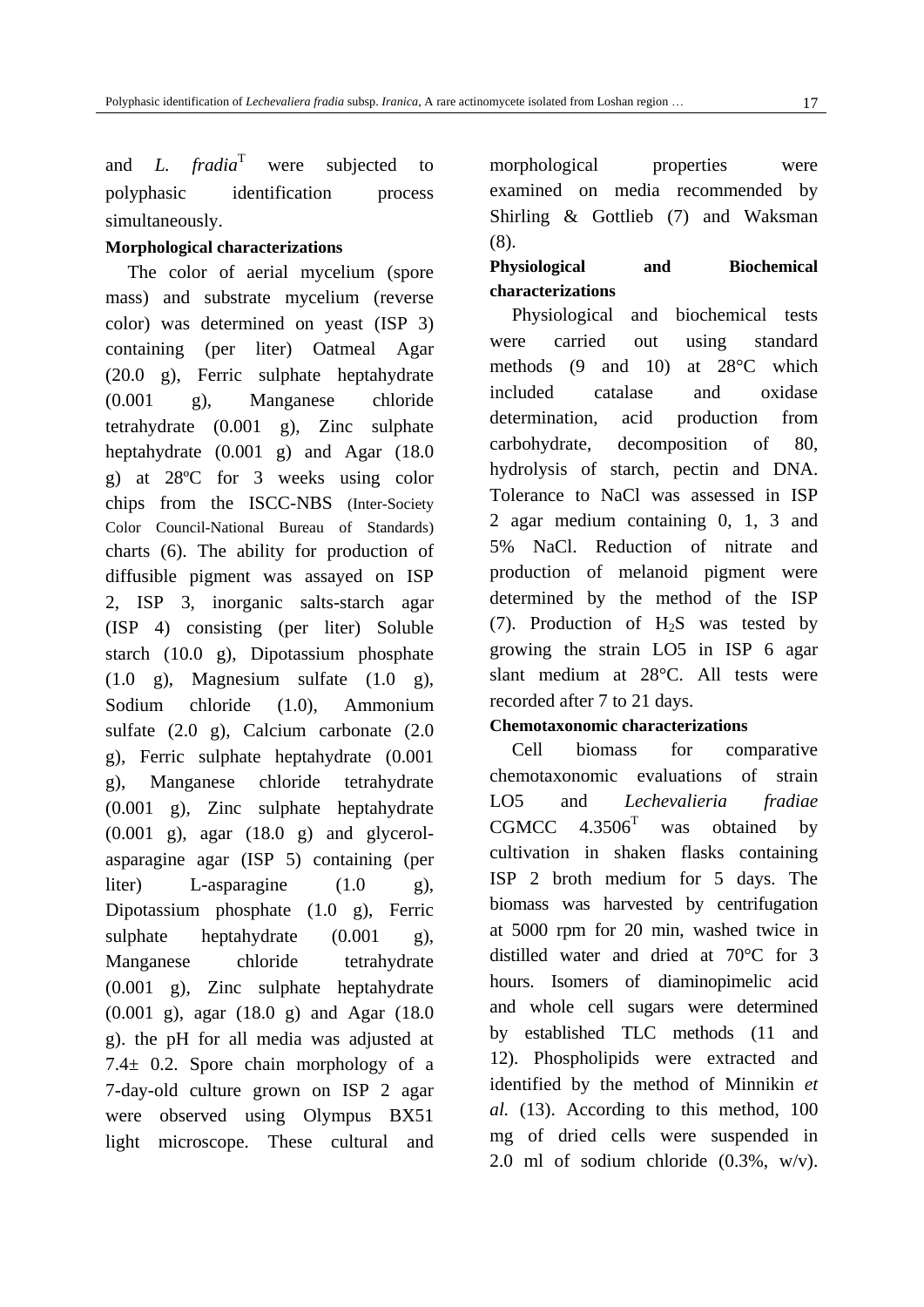The Purified methanol (20.0 ml) was added to the mixture and held at 100°C in a screw-capped tube. After cooling, chloroform (10.0 ml) and 6 ml of the sodium chloride (0.3%, w/v) were added to the mixture and shaked for 2 hours and the debries removed by filtration. Cholroforme and sodium chloride (0.3%, w/v) in same volume (10.0 ml) was added to the filtrate and chlroform layer was collected by decantour. The collected layer was concentrated at low air pressur at 37°C and used for chromatographic analysis.

## **Genomic analysis**

Genomic DNA from strain LO5 was prepared using modification of salting out procedure introduced by Kieser *et al.* (14). Approximately 50 to 100 mg biomass of strain LO5 growth was taken from ISP 2 broth medium and transferred to a 150 µl microfuge tube. Biomass was resuspended in 567 µl SET buffer (NaCl 75 mM, EDTA 25 mM (pH 8.0), Tris-HCl 20mM (pH 7.5) and mixed with lysis solution buffer which contained 100 ul lysosyme (30 mg/ml in 10 mM Tris pH 8.0) and incubated at 37°C for one hour. Lysis was accomplished by adding 9 µl proteinase K (600 U/ml), 100 µl SDS 10% and 3 µl RNase (10 mg/ml) followed by brief mixing and incubation at 55°C for 2 hours. The lysate was centrifuged at 10,000 rpm for 15 min. The resulting preparation was extracted according to reference protocol. DNA was precipitated with 2-propanol and rinsed with ethanol

70% (v/v). The pellet was dried at room temperature and DNA dissolved in 50µl TE solution.

PCR amplification was carried out using: 10 F

# (5´-GAGTTTGATCCTGGCTCA-3´) and: 1500 R

(5´-AGAAAGGAGGTGATCCAGC-3´)

universal primers. PCR reaction conditions included three temperature cycles. It was involved initial denaturation at 94°C for 5 min followed by 25 cycles including denaturation at 94°C for 1 min, annealing at 56°C for 1 min and extension at 72°C for 90 s. This is followed by a final extension in 72°C for 10 min. The purified PCR product was sequenced using an ABI 3730XL DNA sequencer at Macrogen (Seoul, South Korea). Identification of phylogenetic neighbors was initially carried out by the BLAST (15) and mega BLAST (16) programs against the database of type strains with validly published prokaryotic names. The calculation of pairwise sequence similarity was done using global alignment algorithm, which was implemented at the EzTaxon-e server (17). Direct sequence determination of the PCR-amplified DNA was conducted on ABI 3730XL DNA sequencer at Macrogen (Seoul, South Korea). Multiple alignments was carried out by CLUSTAL-X (18) and phylogenetic analysis was performed using the software package MEGA version 5 (19). Phylogenic tree was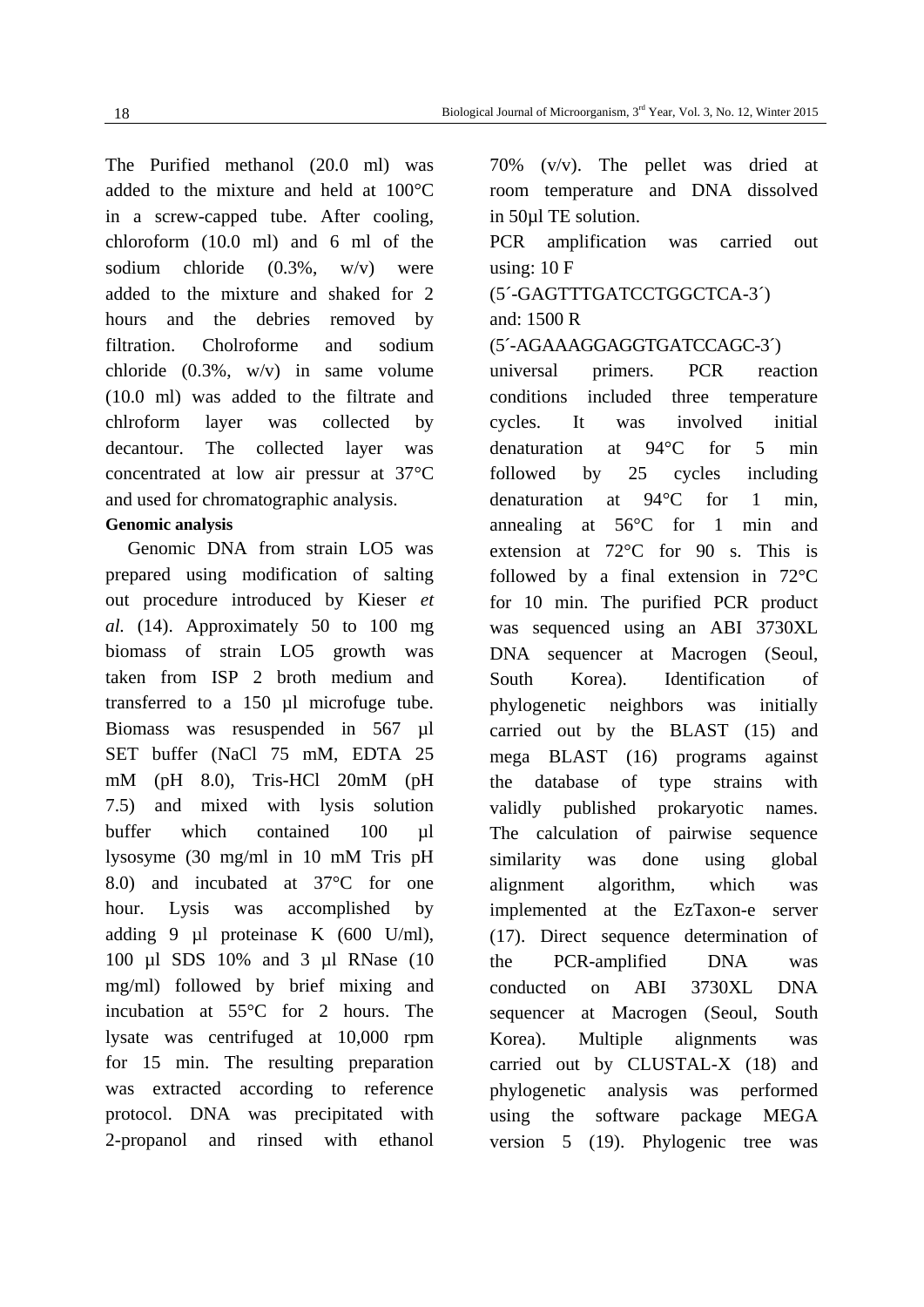constructed using neighbor-joining method and bootstrap analysis was used to evaluate the tree topology of the neighbour-joining data by performing 1000 resamplings.

DNA-DNA hybridization was carried out as described by De Ley *et al.* (20) incorporating the modifications described by Huss *et al.* (21), using a Cary 100 Bio UV/VIS spectrophotometer equipped with a Peltier-thermostatted 6×6 multicell changer and a temperature controller with an in situ temperature probe (Varian).

### **Results**

Strain LO5 was a Gram positive, strictly aerobic and non-acid fast actinomycete. The strain formed powdery-surfaced colonies and produced abundant vivid orange yellow substrate and aerial mycelium fragmented to ovoid, smooth and nonmotile spores on ISP3. No diffusible pigments were produced only on ISP 3 medium. It grew at a temperature range of 20 to 40°C (optimum temperature  $30^{\circ}$ C), pH 6 to 8 (optimum pH 7.0) and NaCl concentrations of 0 to 3%. Urea was not hydrolysed. The strain did not reduce nitrate to nitrite despite nitrite reduction was not observed. Starch, tween 80, pectin and DNA were not decompsed. Melanin was not produced on ISP 6 and ISP 7. Moreover, this strain was not capable to produce  $H_2S$ . Acid is produced from D-glucose. All

details of phenotypic features are included in Table1.

Strain contained major amounts of *LL*-diaminopimelic acid, galactose, mannose and rhamnose as diagnostic sugars in whole-organism hydrolysates (wall chemotype III) (Fig. 1). Significant quantities of diphosphatidylglycerol,

phosphatidylglycerol,

phosphatidylethanolamine and three unknown amino phosphloipid and phospholipid were found in the membrane of strain LO5 (Fig. 2).



Fig. 1- Separation of diaminopimelic acid (DAP) isomers by TLC (the numbers at bottom are the origin). All of the following were hydrolysed except the standard solution. 1, DL-DAP (Sigma Chemical Co.); 2, D-DAP purified from DL-DAP (Sigma Chemical Co.); 3, LO5; 4, *Lechevalieria fradiae*  CGMCC 4.3506; 5, *Nocardia* sp.; 6, *Micromonospora* sp.; 7, L-DAP purified from DL-DAP (Sigma Chemical Co.), 8 and 9, *Streptomyces* sp. The L-DAP is the faster-moving spot with more  $R_f$  value while D-DAP has lower  $R_f$  value. Note long smear of amino acids migrating ahead of DAP in hydrolysates.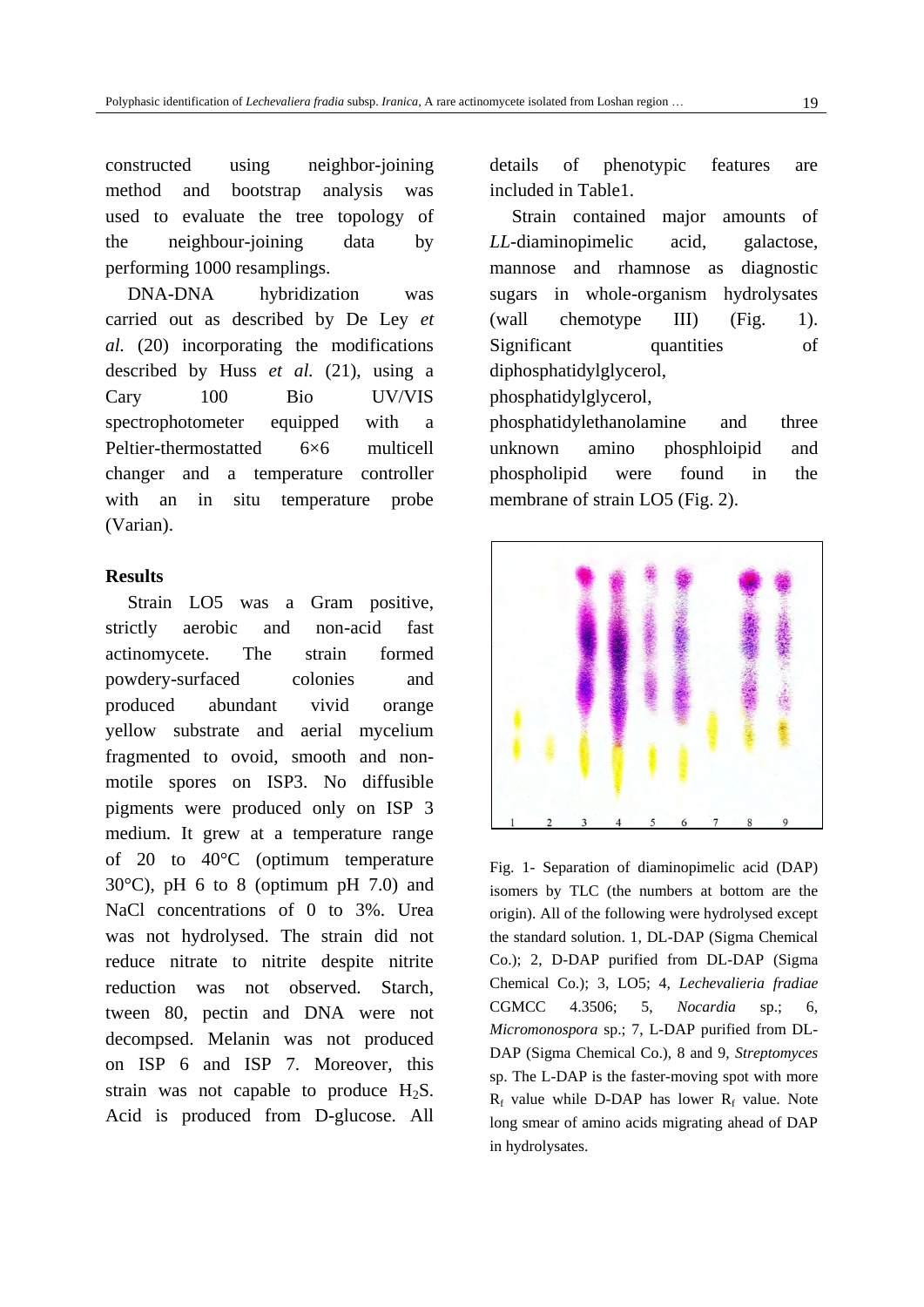

Fig. 2- Thin Layer Chromatography of polar lipids of strain LO5. Two-dimensional plate revealing the phospholipid pattern of strain LO5 confirming the presence of PG, phosphatidylglycerol; DPG, diphosphatidylglycerol; PE, phosphatidylethanolamin; PME, phosphatidylmethylethanolamine; PL, phospholipid.

Polar lipids were simoultanously stained in innovative manner with molybdenium-blue and Ninhydrin reagents, the specific dyes for phosphate and free amino group detection respectively. The lipids contain phosphate such PG, DPG and PL turn blue in a white background whereas lipids with free amino group turn purple in a white background. The plates of LO5 were interpreted against *Lechevalieria fradiae* CGMCC 4.3506 as reference type strains.

The *16S rRNA* gene sequence analysis using almost complete *16S rRNA* gene sequences of strain LO5 (1400nt) revealed that this strain is a member of the family

*[Pseudonocardiaceae](javascript:%20reloadBrowse()* and the most related neighbours are *Lechevalieria fradiae* CGMCC 4.3506 (98.6%), *Lentzea albida* IFO 16102<sup>T</sup> (98.5%), *Lentzea waywayandensis* NRRL B- $16159<sup>T</sup>$  (98.5%) (Fig. 3)

The level of DNA-DNA relatedness between *Lechevalieria* sp. Lo5 and *Lechevalieria fradiae* CGMCC 4.3506 was calculated about 75% which resembles that the tested strain and the reference one should be classified as the same genomic species.

| Table 1- Phenotypic characters of LO5 and       |
|-------------------------------------------------|
| Lechevalieria fradiae CGMCC 4.3506 <sup>T</sup> |

|                          | <b>Strain Name</b> |                       |  |
|--------------------------|--------------------|-----------------------|--|
| Characters               | LO <sub>5</sub>    | Lechevalieria fradiae |  |
|                          |                    | CGMCC $4.3506T$       |  |
| <b>Nitrate Reduction</b> |                    | $+$                   |  |
| Hydrolysis of:           |                    |                       |  |
| Urea                     |                    | $+$                   |  |
| Degradation of           |                    |                       |  |
| Tween 80                 | $\overline{a}$     | $\overline{a}$        |  |
| Starch                   |                    | $+$                   |  |
| <b>DNA</b>               |                    |                       |  |
| Acid production from:    |                    |                       |  |
| D-raffinose              |                    | $+$                   |  |
| D-cellobiose             | $+$                |                       |  |
| D-fructose               | $+$                |                       |  |
| D-glucose                | $+$                |                       |  |
| Glycerol                 | $+$                |                       |  |
| D-mannitol               | $+$                |                       |  |
| D-mannose                | $+$                |                       |  |
| D-melibiose              | $+$                |                       |  |
| L-rhamnose               | $+$                |                       |  |
| D-sucrose                | $+$                |                       |  |
| Adonitol                 | $+$                |                       |  |
| Galactose                | $+$                |                       |  |
| Inositol                 | $+$                |                       |  |
| Lactose                  | $\ddot{}$          |                       |  |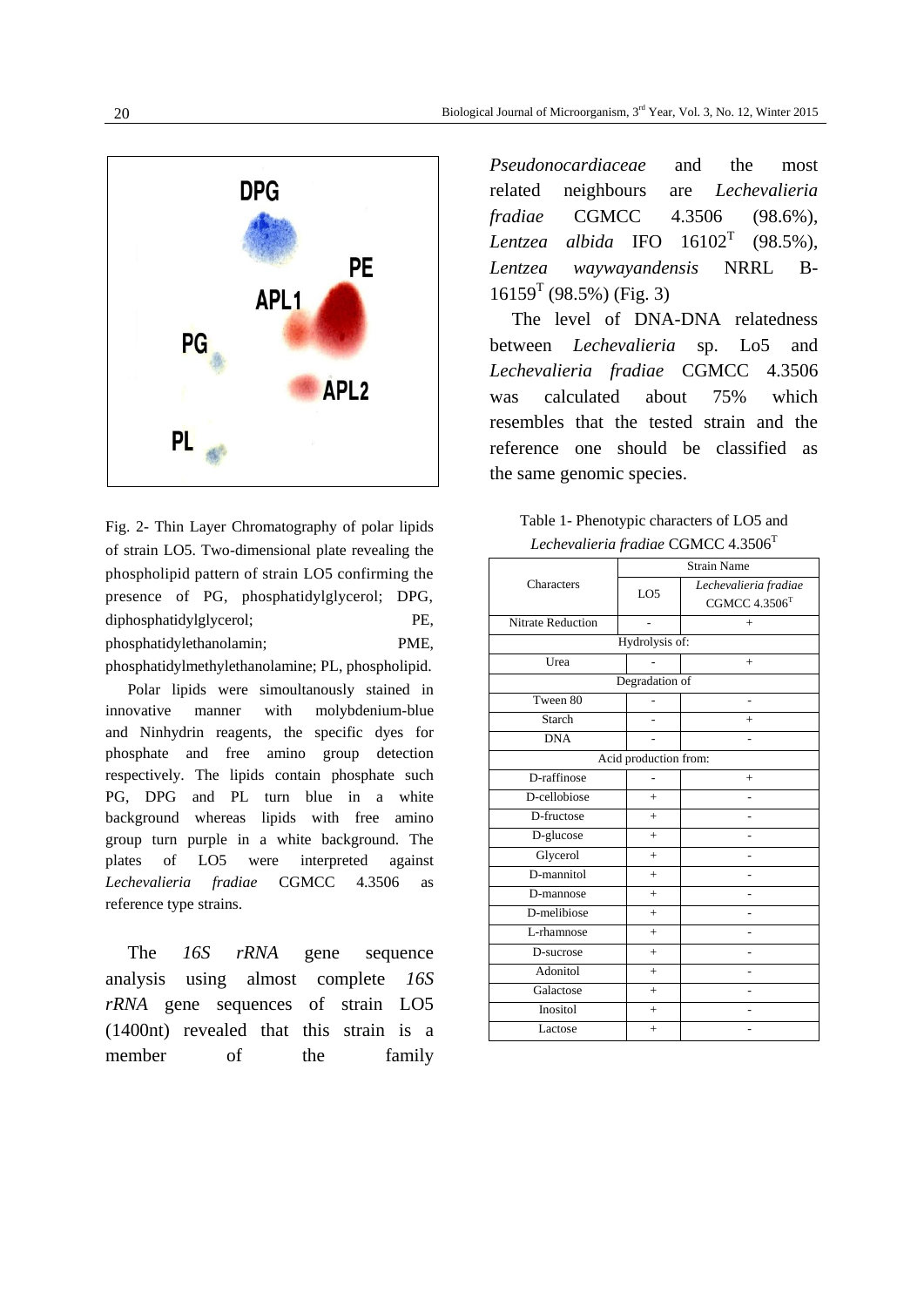

Fig. 3- Phylogenetic tree based on nearly complete *16S rRNA* gene sequences showing relationships between strain Lo5 and representatives of known species classified in genera assigned to the family *Pseudonocardiaceae*. Numbers at branch nodes are bootstrap *p values* (percentages of 100 replicates). Bar, 5 substitutions per 1000 nucleotide positions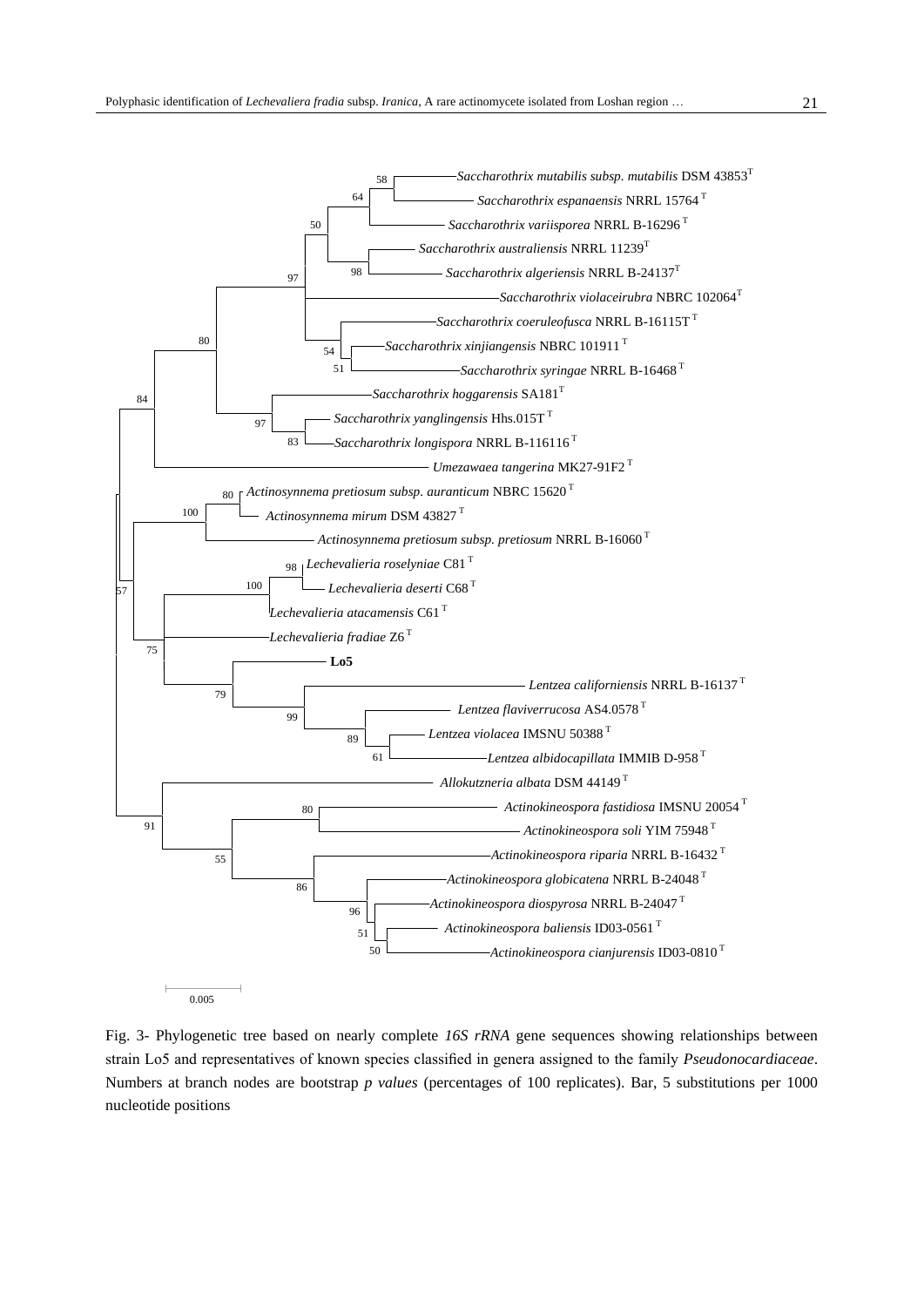## **Discussion and conclusion**

In this report, we tried to outline the steps in the process of characterizing a rare actinomycete strain and presenting that information in the form of a taxonomic description. The techniques used to obtain the data required for the determination of the taxonomic status of this isolate are based on minimal standards that have been established by some of the taxonomic subcommittees of the International Committee on Systematics of Prokaryotes (ICSP) for specific groups of organisms. The prokaryotes are currently characterized using a polyphasic approach that brings together a variety of phenotypic, chemotaxonomic and genotypic data that comprise the formal description of a novel taxon. The minimal standards are defined on the basis of polyphasic approach should be consulted and applied when working with one of the groups for which such standards exist. In the case of actinomycetes, all steps of polyphasic identification process are applied. The first step in any characterization process is to place it into a phylogenetic context and determine its phylogenetic relationship with previously described type species. Depending on the proximity to other taxa, a strategy for its characterization and description can be designed. Determining DAP isomers in the cell hydrolysate of actinomycete strain is the first step of identification process. The presence of D-DAP or L-DAP is the main criteria to categorizing actinomycetes in rare group and others.

However, the mixture of DAP isomers may be reported in some actinomycete strain such as genus *Kitasatospora* (22). Analysis of whole cell sugar content of cell can be a useful technique to diagnose rare ones. In the rare actinomycetes, the pattern of cell wall sugar plays a key role in their valid chemo-grouping. As the results revealed galactose, mannose and rhamnose are diagnostic sugar to identify genus *Lechevalieria* whereas in *Lentzea,* rhamnose is absent and ribose is a replacing sugar (23 and 24). Generally, analysis of polar lipids is recommended in identifying members of family *Pseudonocardiaceae*, but it brings lower valuable data than other chemical analysis. However phosphatidylethanolamine is widespread in the family's *Pseudonocardiaceae, Actinoplanaceae*  and *Streptomycetacea,* so its determination does not provide sufficient and useful data for taxonomic purposes. Defining phylogenetic position for a new isolate according to *16S rRNA* gene sequence is the best way to reach a good and proper verdict about its taxonomic statues. Although similar values between variable taxonomic groups, were evaluated differently. In some cases, different species have *16S rRNA* gene sequence pairwise similar values more than 99%, but in other cases, that could not be treated as the separate taxonomic group. Moreover, DNA-DNA hybridization (DDH) or DNA-DNA reassociation technique, can use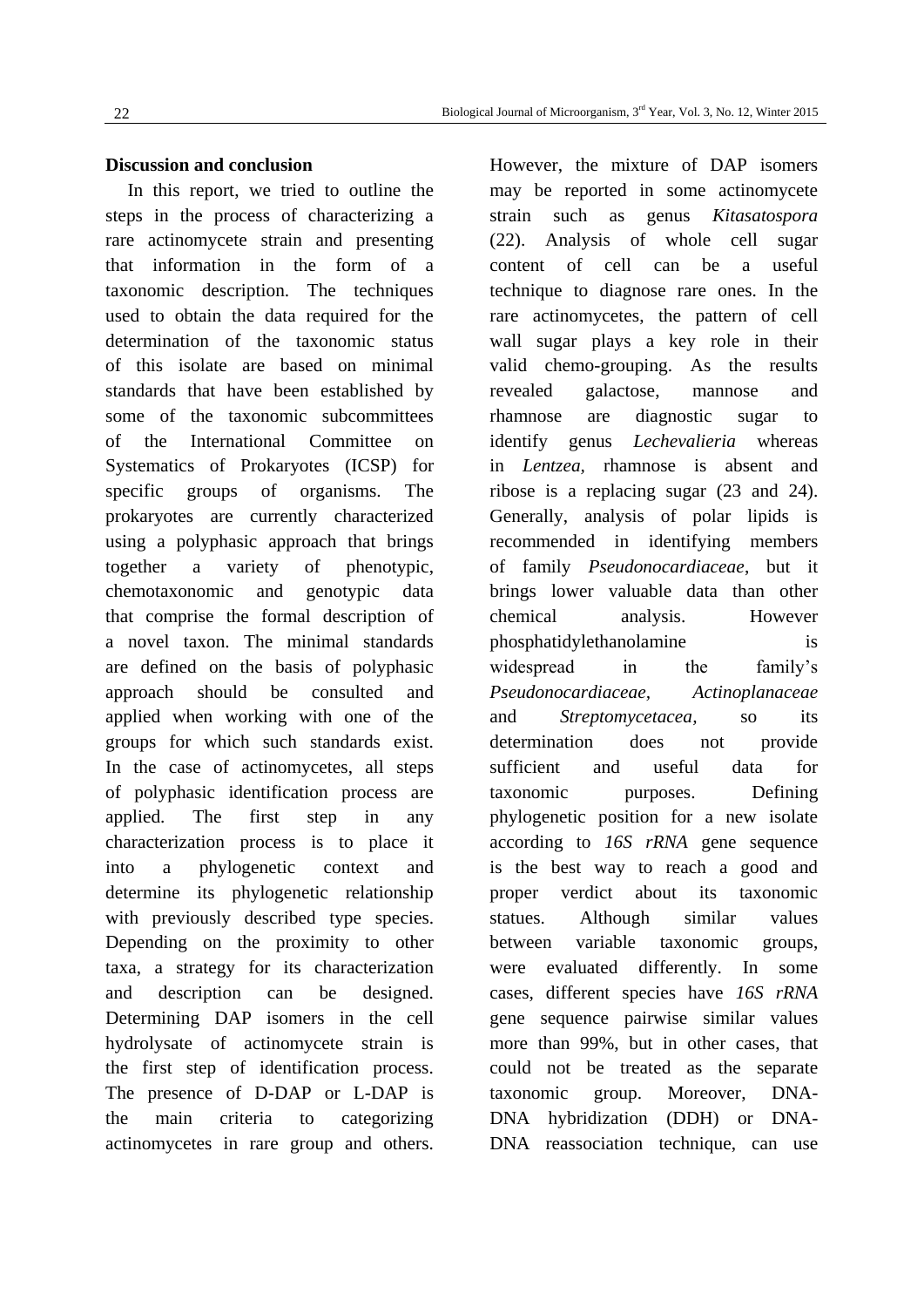as our last attempt to make raw comparisons of whole genomes between different organisms. According to the latest rules on polyphasic taxonomy, when *16S rRNA* gene sequence pairwise similar values are greater than 97%, the authors should carry out DNA-DNA hybridization studies. In this study, the *16S rRNA* gene similarity between strain LO5 and *Lechevalieria fradiae* CGMCC  $4.3506<sup>T</sup>$  was more than 97%, so DDH analysis was suggested for determination of strains relationship. The result was shown that the whole genome of these strains have a share of 75% similarity which is not sufficient dissimilarity to support the classification of the strain as a new taxon. So we can conclude that although phenotypic and chemotaxonomic differences between these strains were proposed that they may belong to distinct taxonomic groups, the genetic based methods did not support it. This result also accentuates the importance of polyphasic approach for characterization of a new isolate.

#### **Acknowledgment**

The authors thank Dr. M. A. Amoozegar, head of Microorganisms bank at Iranian Biological Resource Center for constant encouragement and Dr J. Euzéby for his help with etymology of the new taxa. This work was supported by grants on IBRC. (MI-1388.04).

#### **References**

- (1) Seong C. N, Choi J. H, Baik K. S. An improved selective isolation of rare actinomycetes from forest soil. *The Journal of Microbiology* 2001; 39 (1): 17- 23.
- (2) Nisbet L.J. Current strategies in the search for bioactive microbial metabolites. The *Journal of Chemical Technology and. Biotechnology* 1982; 32 (1): 251- 70.
- (3) Labeda D. P, Goodfellow M, Chun J, Zhi X.-Y, Li W.-J. Reassessment of the systematics of the suborder *Pseudonocardineae*: transfer of the genera within the family *Actinosynnemataceae*  Labeda and Kroppenstedt 2000 emend. Zhi *et al.* 2009 into an emended family *Pseudonocardiaceae* Embley *et al.* 1989 emend. Zhi *et al.* 2009. *International Journal of Systematic and Evolutionary microbiology* 2011; 61 (6): 1259- 64.
- (4) Athalye M, Lacey J, Goodfellow M. Selective isolation and enumeration of actinomycetes using rifampicin. *The Journal of Applied Bacteriology;* 1981; 51: 289- 99.
- (5) Waksman S. A. *The Actinomycetes.* A summary of current knowledge. New York: Ronald Press Co; 1967.
- (6) National Bureau of Standards. *The ISCC-NBS Method of Designating Colors and a Dictionary of Color Names*. 1st ed. USA: Government Printing Office; 1955.
- (7) Shirling E, Gottlieb B. Methods for characterization of *Streptomyces* species. *International Journal of Systematic and Evolutionary microbiology* 1966; 16 (3): 313- 40.
- (8) Waksman S. A. *The Actinomycetes.* vol. 2. Classification, Identification and Descriptions of Genera and Species. Baltimore: Williams & Wilkins; 1961.
- (9) Gordon R. E, Barnett D. A, Handerhan J. E, Pang C. H.-N. Nocardia coeliaca, Nocardia autotrophica, and the nocardin strain. *International Journal of Systematic and Evolutionary microbiology* 1974; 24 (1): 54- 63.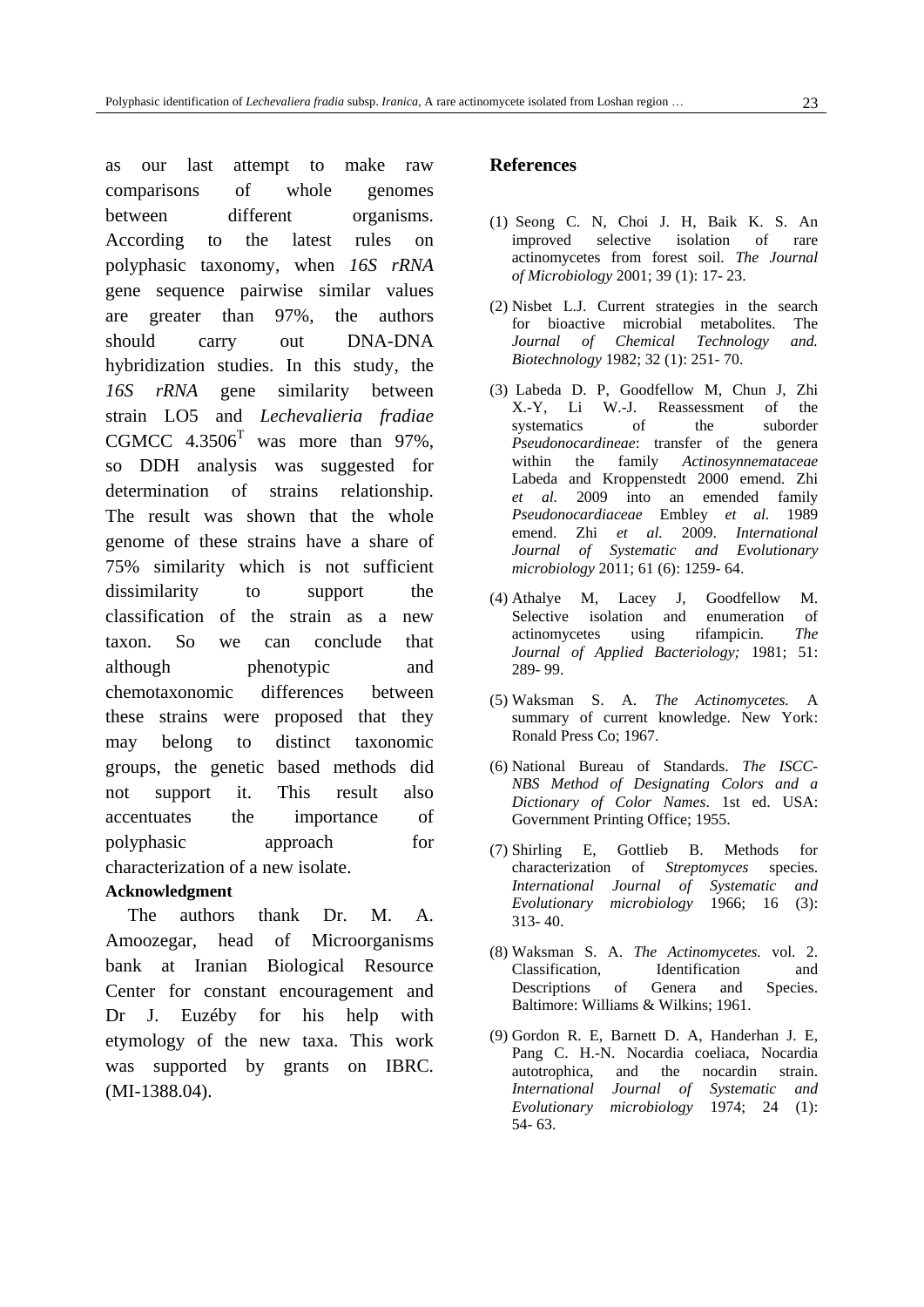- (10) Williams S. T, Goodfellow M, Alderson G, Wellington E. M. H, Sneath P. H. A, Sackin M. J. Numerical classification of Streptomyces and related genera. *Journal of General Microbiology* 1983; 129 (6): 1743- 813.
- (11) Staneck J. L, Roberts G. D. Simplified approach to identification of aerobic actinomycetes by thin- layer chromatography. *Journal of Applied Microbiology* 1974; 28 (2): 226- 31.
- (12) Lechevalier M. P, Lechevalier H. Chemical composition as a criterion in the classification of aerobic actinomycetes. *Int International Journal of Systematic and Evolutionary microbiology* 1970; 20 (4): 435- 43.
- (13) Minnikin D. E, O'Donnell A. G, Goodfellow M, Alderson G, Athalye M, Schaal A, et al. An integrated procedure for the extraction of isoprenoid quinones and polar- lipids. *Journal of Microbiology Methods* 1984; 2 (5): 233- 41.
- (14) Kieser T. J, Bibb M. J, Buttner M. F, Chater K. A. Hopwood D. *Practical Streptomyces Genetics*. England: The John Innes Foundation; 2000.
- (15) Altschul S, Madden F, Schaeffer T. L, Zhang A. A, Zhang J, Miller Z, et al. Gapped BLAST and PSI- BLAST: a new generation of protein database search programs. *Nucleic Acids Research* 1997; 25 (17): 3389- 402.
- (16) Zhang Z, Schwartz S, Wagner L, Miller W. A greedy algorithm for aligning DNA sequences. *Journal of Computational Biology* 2000; 7 (1- 2): 203- 14.
- (17) Kim O.S, Cho Y.J, Lee K, Yoon S.H, Kim M, Park S.C, et al. Introducing EzTaxon- e: a prokaryotic *16S rRNA* Gene sequence database with phylotypes that represent uncultured species. *International Journal of Systematic and Evolutionary microbiology* 2012; 62 (pt 3): 716- 21.
- (18) Thompson J.D, Gibson T.J, Plewniak F, Jeanmougin F, Higgins, D. J. The clustral X windows interface: Flexible strategies for multiple sequence alignment aided by quality analysis tools. *Nucleic Acids Research* 1997; 25 (24): 4876- 82.
- (19) Tamura K, Peterson D, Peterson N, Stecher G, Nei M, Kumar S. MEGA5: Molecular evolutionary genetics analysis using maximum likelihood, evolutionary distance, and maximum parsimony methods. *Molecular Biology and Evolution* 2011; 28 (10): 2731- 39.
- (20) De Ley J, Cattoir H, Reynaerts A. The quantitative measurement of DNA hybridization from renaturation rates. *European Journal of Biochemistry* 1970; 12 (1): 133- 42.
- (21) Huss V. A. R, Festl H, Schleifer K. H. Studies on the spectrophotometric determination of DNA hybridization from renaturation rates. *Systematic and Applied Microbiology* 1983; 4 (2): 184- 92.
- (22) Zhang Z, Wang Y, Ruan J. A proposal to revive the genus *Kitasatospora* (Omura, Takahashi, Iwai, and Tanaka 1982). *International Journal of Systematic and Evolutionary microbiology* 1997; 47 (4): 1048- 54.
- (23) Yassin A. F, Rainey H, Brzenzinka K.- D, Jahnke H, Wessbrodt H. Budzikiewicz, et al. *Lentzea* gen. nov, a new genus of the order *Actinomycetales*. *International Journal of Systematic and Evolutionary microbiology* 1995; 45 (2): 357- 63.
- (24) Labeda D. P, Hatano K, Kroppenstedt R. M, Tamura T. Revival of the genus *Lentzea* and proposal for *Lechevalieria* gen. nov. *International Journal of Systematic and Evolutionary microbiology* 2001; 51 (pt 3): 1045- 50.